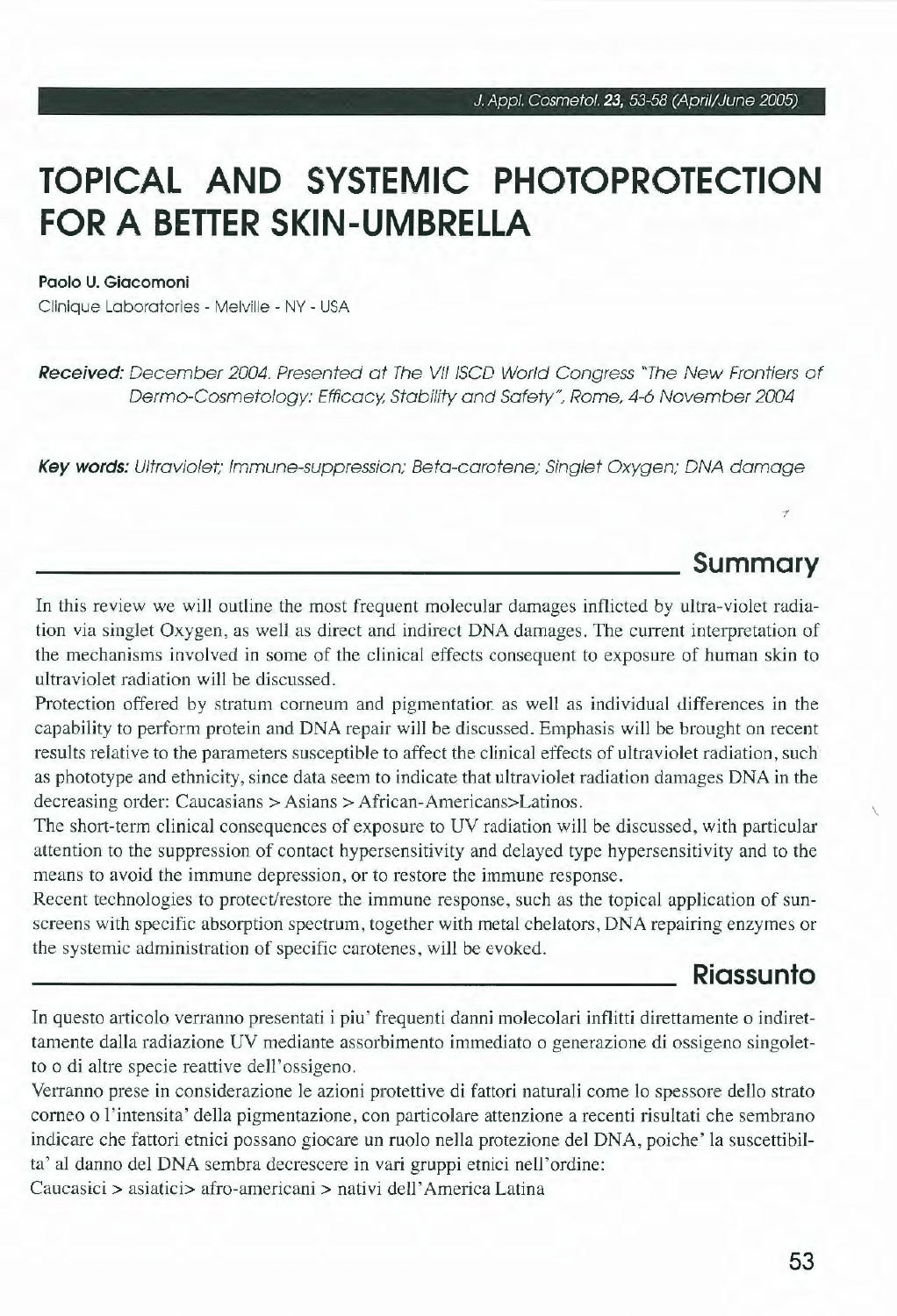#### Topical And Systemic Photoprotection For A Better Skin-Umbrella

Quest' articolo discutera' gli effetti clinici a breve termine dell'esposizione all'UV, con attenzione particolare alla soppressione dell'ipersensibilita' di contatto e della ipersensibilita' ritardata. Alcune metodiche per evitare la depressione immunitaria cutanea o per restaurarne l'azione, verranno discusse. Verranno menzionate alcune recenti tecnologie quali per esempio l'uso di schermi solari con spettri d'assorbimento ben definiti, in combinazione con agenti chelatanti, enzimi di riparaziuone del DNA e l'amministrazione di B-carotene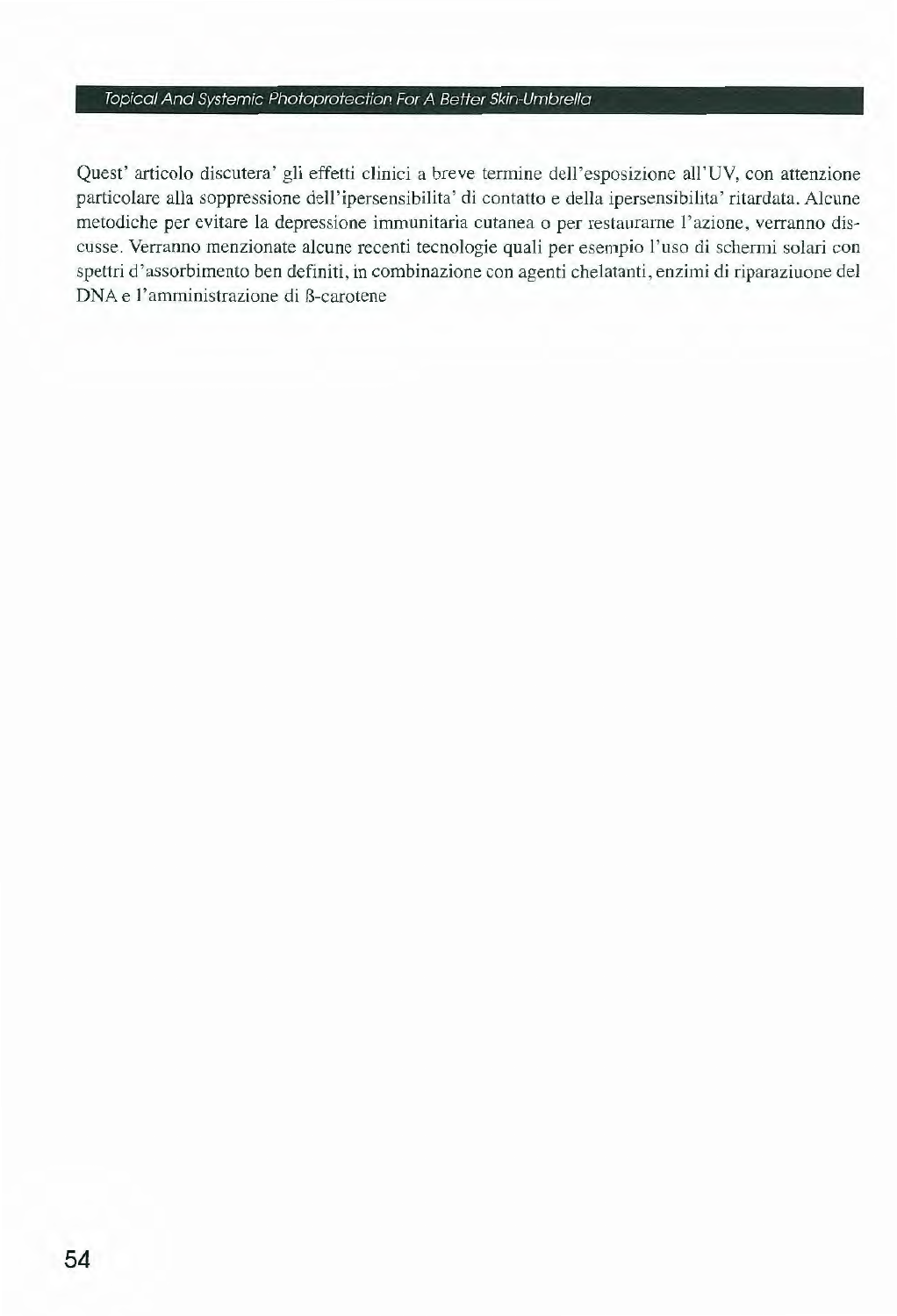# **INTRODUCTION**

As far as the health of human skin is concerned, ultraviolet radiation (UV) has been recognized as the single most damaging environmental factor. Its mechanisms of action have been well studied, and technologies have been developed to hinder these mechanisms. The protective role played by natural factors such as pigmentation and stratum corneum thickness has been investigated. Many of the physiological consequences of exposure to UV have been identified, and substances have been found, able to partially hinder the deleterious consequences of excessive exposure to solar radiation.

This paper summarizes some topics which may have not always received the attention they might deserve.

# **RESULTS**

### **Photochemical considerations**

With a molar extinction coefficient ranging around 15,000 at 260 nm, ribonucleotides and desoxyribonucleotides are among the substances with the highest UV absorbing power. This is even more relevant since above 290 nm, well in the UVB range, the molar extinction coefficient of ribonucleotides and desoxyribonucleotides is stili of the order of 4,000, i.e. it is comparable to the molar extinction coefficients of several commercial sunscreens.

This is to say that DNA and RNA are the primary targets of UVB radiation, and it is well known that UV radiation damages DNA by generating cyclobutane-type pyrimidine dimers as well as 6-4 type pyrimidine dimers.

These dimers are mutagenic and, when not timely removed, they can cause specific mutations which can have undesirable consequences. These dimers are so widespread and have been

so widely studied, that they have taken ali the " light" (if I dare write so) and the impression has been conveyed that they are the only relevant UV-induced damages.

Proteins have a much smaller molar extinction coefficient (of the order of 100) and direct damages caused by UV to proteins has been considered negligible when compared to the quantum yield of the generation of damages to DNA, even when taking into account that a celi contains about one hundred times more proteins than DNA. Indeed, damaged proteins are often ubiquitinated and removed, whereas non-repaired proteins trigger the expression of specific genes, such as the heat shock genes, but do not modify the genotype. Yet, one could surmise that in the time interval necessary to remove damaged proteins, the cells contains directly damaged proteins in so large amounts that they compare stoichiomerically, to the direct damages in the DNA, and this might not help the celi to feel very well.

Besides direct damages, though, which can only be avoided by the appropriate use of sunscreens, cells exposed to UV radiation experience also large amounts of indirect damages, which popular wisdom attributes to oxidative damages generated by radiation. Since UV is not a ionizing radiation, these secondary damages are the consequence of the absorption of UV by sensitizers, which then trigger a cascade of phenomena, which have been studied and described. For instance UVA is not absorbed by purified DNA. Yet, the complex formed by DNA with iron or copper, metals normally found in cells, has the capability to absorb UVA and hence (in the presence of Oxygen) to generate a perferryl radical which is able to cleave the phosphodiester backbone (Audic & Giacomoni, 1993).

Surprisingly enough, and notwithstanding widespread descriptions in the scientific literature, cosmetic scientists have devoted their attention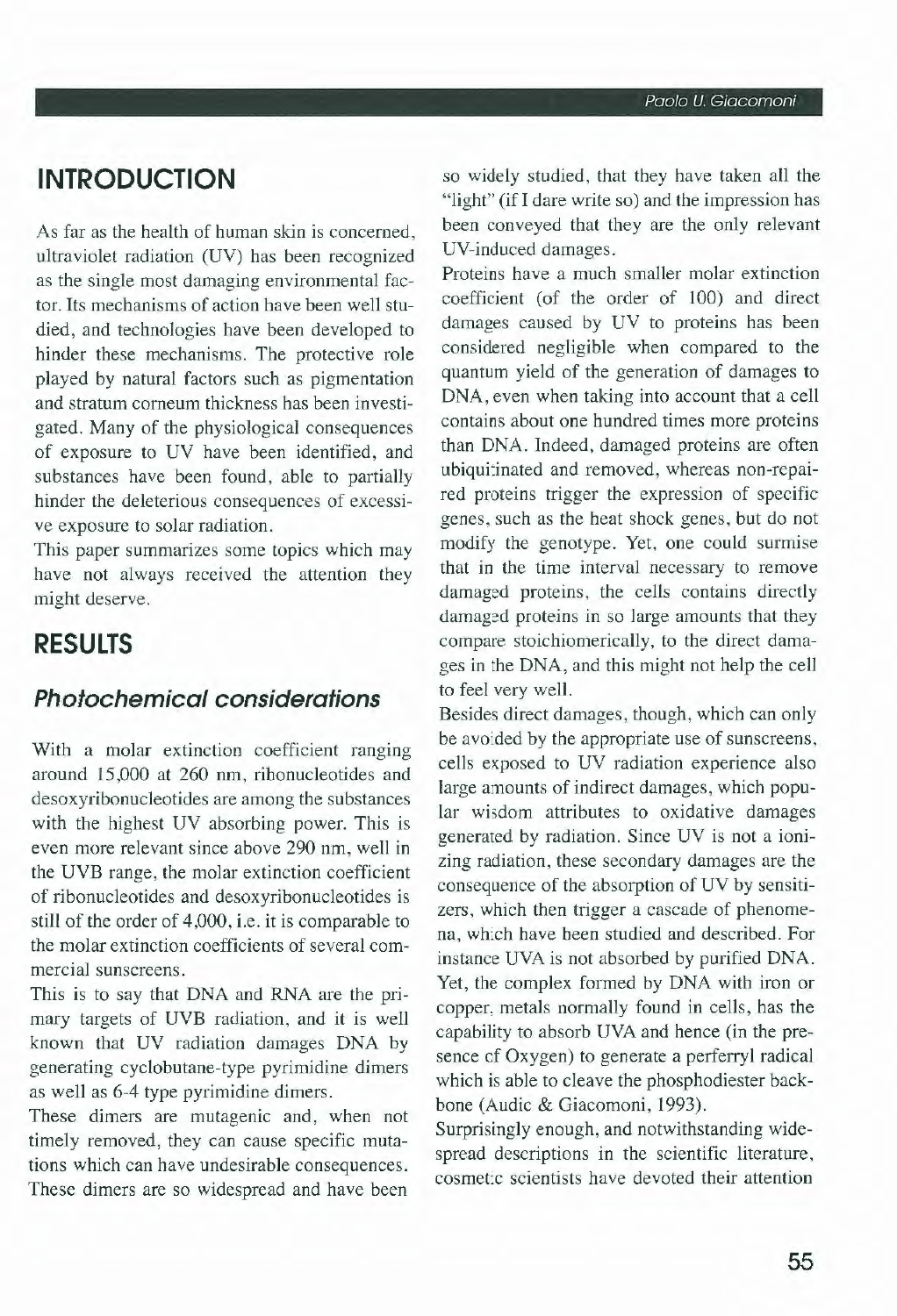#### Topical And Systemic Photoprotection For A Better Skin-Umbrella

mostly to hydroxyl radicals and superoxide radicals, and have neglected the most important Reactive Oxygen Species (ROS), that is, Singlet Oxygen. This ROS is generated when a UV photon is absorbed by an aromatic heteronuclear molecule with a triplet state above a threshold value, hencefore enabled to transfer its energy to nearby Oxygen molecules and excite them into a state called "singlet".

Singlet Oxygen is responsible for mutagenic DNA damages such as 8-oxo-guanine, for protein carbonylation and for much of lipid peroxidation.

Singlet Oxygen is incredibly well quenched by  $\beta$ -carotene, with a rate constant of interaction, k, which is 100,000 times larger than the one for other lipids or DNA, and 1,000 times larger than the one for amino-acids in generai (see below)

### Rate constant of interaction of singlet Oxygen with biological molecules

- Protein damage
- (amino acids  $k=30x10e6$  l/mol.sec)
- Lipid peroxidation
- $\cdot$  ( $\beta$ -carotene k= $13x10e9$  l/mol.sec)
- (methyl linoleate k=0,2x 10e6 l/mol.sec)
- DNA damage
- $\cdot$  (k=0.5x10e6 l/mol.sec)

This is to say that iron-copper chelators and  $\beta$ carotene do belong to the panoply of tools which could be used to fight the undesirable effects of solar exposure on human skin.

# **Photo-biological considerations**

Within days after exposure of Caucasian or Asian skin to solar radiation, one observes a change in the pigmentation patterns and an increase of the thickness of the stratum corneum. The protective role played by these two physiological parameters has often been discussed.

Results obtained by Bruls et al (1984) indicate that because of its thickness the stratum corneum filters off the impinging ultraviolet radiation and contributes somewhere between 20% and70% of the protection offered by total epidermis (UV filters within the epidermis are mainly RNA molecules which constitute up to 1% of total epidermis). As far as melanin is concerned, experiments performed by Sheehan et al ( 1998) and by Sheehan et al (2002) with British volunteers indicate that a tan, induced by repetitive sub-erythemal irradiations, affords only a modest protection against erythema and against epidermal DNA damage, corresponding to an SPF not larger than 2 or 3. The behavioral conclusion of these experiments was that a natural tan does not provide relevant protection against UV-induced damages, and that the use of sunscreens is recommended, when in the sun, even after having acquired a nice tan.

What is observed in British volunteers, though, can be different for other volunteers. Indeed a study by Tadokoro et al (2003) seems to indicate that the damage inflicted by UV radiation to epidermal DNA in the skin of volunteers from different ethnic groups might differ by as much as a factor of 10, and that the order of susceptibility to UV-induced DNA damage is as follows:

Caucasian > Asians > African American > Latinos

An interesting corollary in the series of experiments conducted by Tadokoro's team is that the relative permanence of DNA damage after exposure to UV (which gives a measure of the rate of DNA repair) differs in people from different ethnic origins, in the following order of increasing rate of repair

Caucasian < African American < Asians < Latinos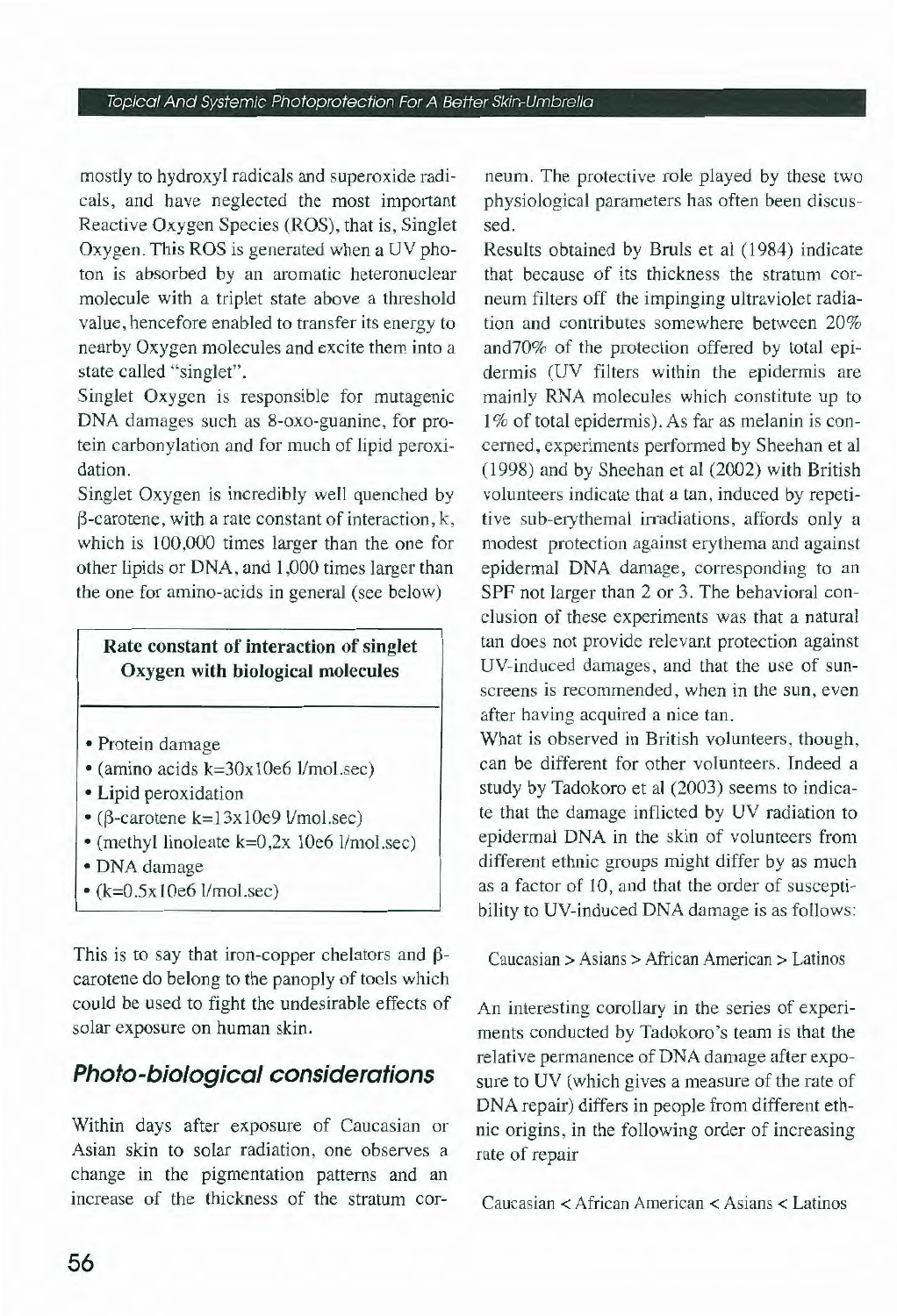# **Photo-dermatological considerations**

DNA is a relevant molecular target and DNA damage is a relevant parameter to leam about the action of UV radiation. The effects of UV on human skin range from erythema to aging, from pigmentation to immune-depression. Many of the physiological consequences of the exposure to UV radiation are mediated by DNA damage, in particular the so called immune-depression. It has been observed that upon exposure to ultraviolet radiation, the skin in rodents and in humans is no longer prone to contact hypersensitivity (CHS) or to delayed type hypersensitivity (DTH). Although Schleijffers et al (2001) did show that the exposure UV does not affect the body's capability to produce antibodies after a normai vaccination, there is concern about the loss of capability to undergo CHS or DTH because CHS and DTH are mediated by antigen presenting cells, possibly following the same mechanisms which do allow dendritic cells in the epidermis to recognize and remove a transformed celi before it multiplies into a cancer. Vink et al (1997) showed that upon treating rodent skin with liposomes containing DNA repair enzymes, the activity of Langerhans cells is restored. In human healthy volunteers it has been shown by Fuller et al ( 1992) that oral administration of  $\beta$ -carotene (which is known to accumulate in the epidermis) has the advantageous consequences of protecting the epidermal immune system against the photo-induced depression of DTH.

# **CONCLUSIONS**

UV-induced DNA damage mediates severa! undesirable physiological consequences, such as mutations and immune-depression, which are understood to be key steps in the onset of UY- induced cancerogenesis.

Mechanisms for UYB- and UVA- induced DNA damages and mutations have been understood, specifically the direct absorption of UVB photons by DNA and the generation of perferryl radicals and of singlet Oxygen by UVB and UVA radiation. These two reactive species can be removed and quenched by the use of chelators and of  $\beta$ -carotene

Damages to DNA impair epidermal celi physiology, in particular the action of Langerhans cells which organize the watch against non-self intruders in the epidermis. Since the action spectrum of UY-induced immune depression is broad, it is recommended to associate broad spectrum UV absorbers with singlet Oxygen scavengers such as  $\beta$ -carotene and metal chelators and lipsomes containing DNA-repair enzymes, in order to minimize the chances of accumulating DNA damage when exposed to solar radiation.